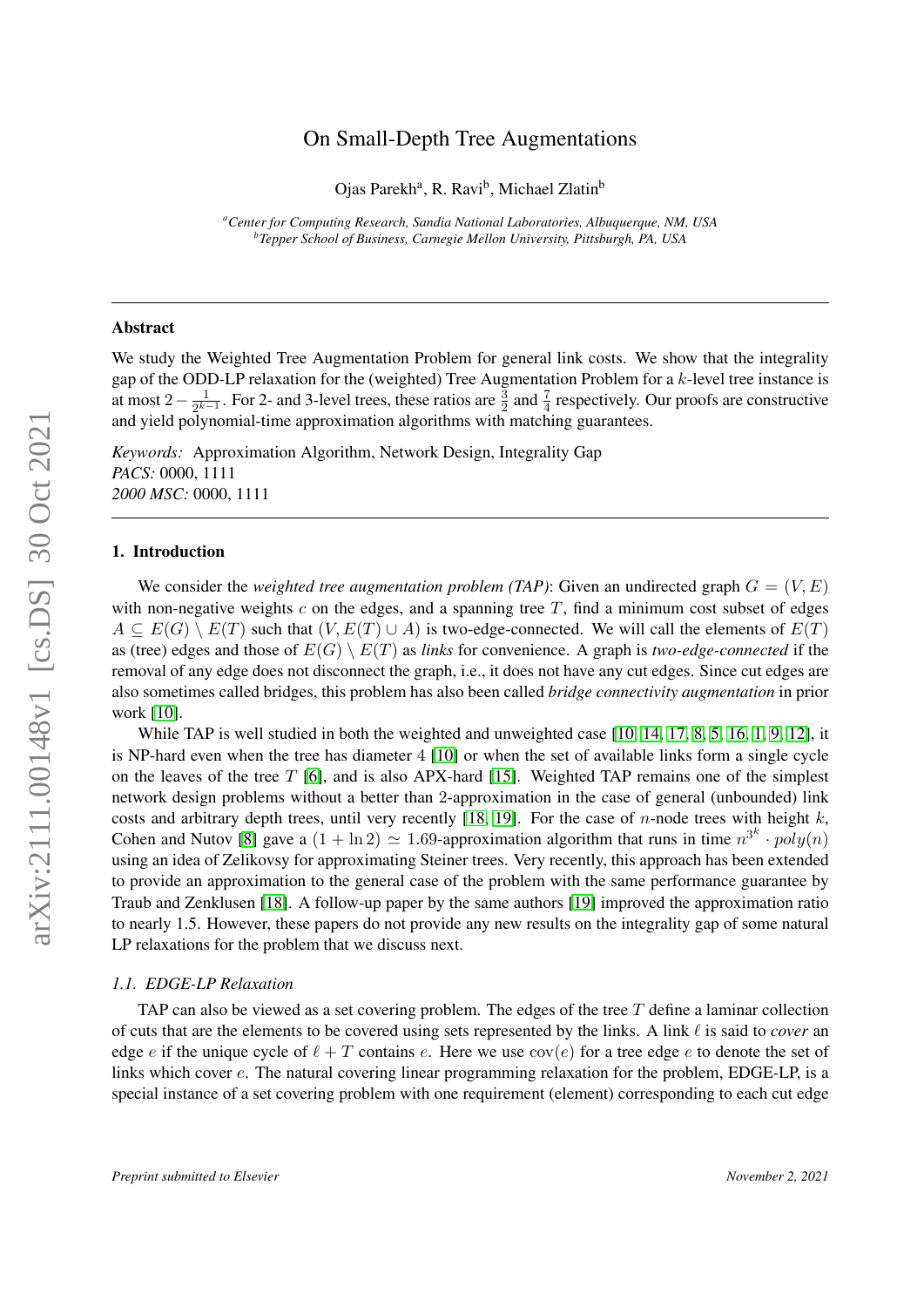in the tree. Since the tree edges define subtrees under them (after rooting it at an arbitrary node) that form a laminar family, this is also equivalent to a laminar cover problem [\[6\]](#page-9-5).

$$
\min \sum_{\ell \in E} c_{\ell} x_{\ell}
$$
\n
$$
x(\text{cov}(e)) \ge 1 \qquad \forall e \in E(T) \qquad (1)
$$
\n
$$
x_{\ell} \ge 0 \qquad \forall \ell \in E \qquad (2)
$$

Fredrickson and Jájá showed that the integrality gap for EDGE-LP can not exceed  $2 \lfloor 10 \rfloor$  and also studied the related problem of augmenting the tree to be two-node-connected (biconnectivity versus bridgeconnectivity augmentation) [\[11\]](#page-9-6). Cheriyan, Jordan, and Ravi, who studied half-integral solutions to EDGE- ´ LP and proved an integrality gap of  $\frac{4}{3}$  for such solutions, also conjectured that the overall integrality gap of EDGE-LP was at most  $\frac{4}{3}$  [\[6\]](#page-9-5). However, Cheriyan et al. [\[7\]](#page-9-7) later demonstrated an instance for which the integrality gap of EDGE-LP is at least  $\frac{3}{2}$ .

# *1.2. ODD-LP Relaxation*

Fiorini et al. studied the relaxation consisting of adding all  $\{0, \frac{1}{2}\}$  $\frac{1}{2}$ }-Chvátal-Gomory cuts of the EDGE-LP [\[9\]](#page-9-4). We call their extended linear program the ODD-LP.

We define  $\delta(S)$  for  $S \subset V$  as the set of all links and edges with exactly one endpoint in S, and recall that  $cov(e)$  for a tree edge e is the set of links that cover e. We use  $E(T)$  to refer to the set of tree edges, and L is the set of links,  $E(G) \setminus E(T)$ .

$$
\min \sum_{\ell \in E} c_{\ell} x_{\ell}
$$
  

$$
x(\delta(S) \cap L) + \sum_{e \in \delta(S) \cap E(T)} x(\text{cov}(e)) \ge |\delta(S) \cap E(T)| + 1 \qquad \forall S \subseteq V, |\delta(S) \cap E(T)| \text{ is odd} \quad (3)
$$
  

$$
x_{\ell} \ge 0 \qquad \forall \ell \in E
$$

We describe here the validity of the constraints in ODD-LP using a proof due to Robert Carr. Consider a set of vertices S such that  $|\delta(S) \cap E(T)|$  is odd. By adding together the edge constraints for  $\delta(S) \cap E(T)$ we get:

$$
\sum_{e \in \delta(S) \cap E(T)} x(\text{cov}(e)) \ge |\delta(S) \cap E(T)|
$$

Now we can add any non-negative terms to the left hand side and still remain feasible. Therefore

$$
x(\delta(S) \cap L) + \sum_{e \in \delta(S) \cap E(T)} x(\text{cov}(e)) \ge |\delta(S) \cap E(T)|
$$

is also feasible. Now consider any link  $\ell$ . If  $x_\ell$  appears an even number of times in  $\sum_{e \in \delta(S) \cap E(T)} x(\text{cov}(e))$ then  $\ell$  is not in  $\delta(S)$ . Similarly, if  $x_\ell$  appears an odd number of times in  $\sum_{e \in \delta(S) \cap E(T)} x(\text{cov}(e))$  then  $\ell$ is in  $\delta(S)$ . So, the coefficient of every  $x_\ell$  on the left hand side of this expression is even. In particular, for any integer solution the left hand side is even and the right hand side is odd. Therefore, we can strengthen the right hand side by increasing it by one, and the resulting constraint will still be feasible for any integer solution. The constraint,

$$
x(\delta(S) \cap L) + \sum_{e \in \delta(S) \cap E(T)} x(\text{cov}(e)) \ge |\delta(S) \cap E(T)| + 1
$$

is thus valid for any integer solution to TAP as desired.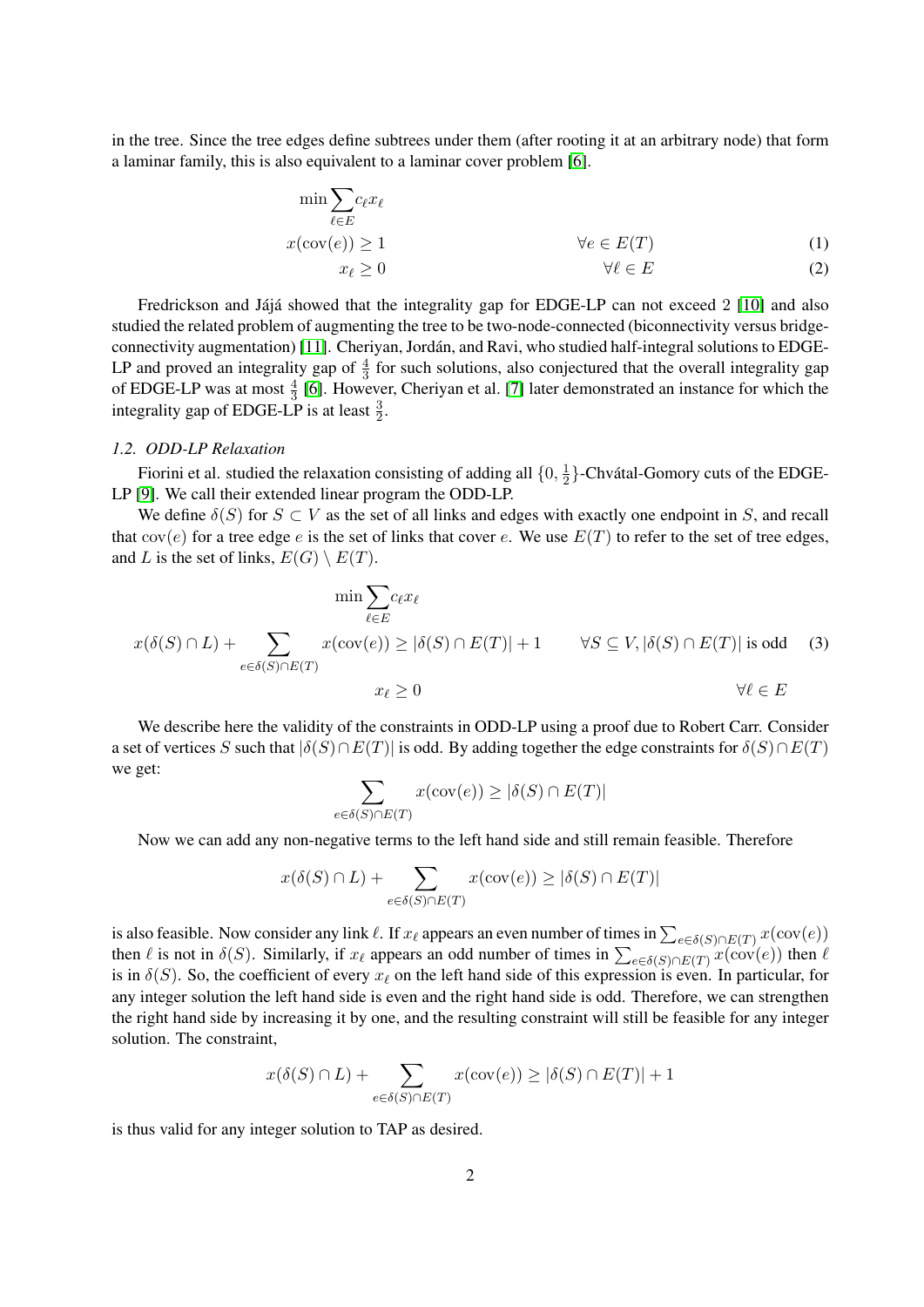

<span id="page-2-0"></span>Figure 1: Transformation to a leaf to leaf instances

# 2. Preliminaries

We will use the following theorem about the ODD-LP  $[9]$ . For a choice of a root r, we call links which connect two different components of  $T - r$  as cross-links, and those that go from a node of T to its ancestor as up-links.

## <span id="page-2-2"></span>Theorem 2.1. *The ODD-LP is integral for weighted TAP instances that contain only cross- and up-links.*

The integrality of the formulation is shown by demonstrating that the constraint matrix is an example of a binet matrix [\[2,](#page-9-8) [3\]](#page-9-9), a generalization of network matrices that are a well-known class of totally unimodular matrices. Moreover, while general Chvatal-Gomory closures are NP-hard to optimize over, these restricted versions over half-integral combinations can be optimized in polynomial time [\[4\]](#page-9-10). Such instances with only cross- and up-links are informally called "star-shaped" with the center of the star being the chosen root, so we will refer to the above result as saying that the ODD-LP for star-shaped instances centered at a root have integrality gap 1 and solutions to such instances can be obtained in polynomial time.

Without loss of generality, we may consider TAP instances where all links go between two leaves [\[13\]](#page-10-7). We reproduce the proof here for completeness.

<span id="page-2-1"></span>Lemma 2.2. *Given an instance* (T, L, c) *of weighted TAP, there is a corresponding, polynomial-sized instance*  $(T', L', c')$  with all links having both endpoints as leaves, such that there is a cost-preserving *bijection between the solutions to the two instances.*

*Proof.* The proof proceeds by a simple graph reduction. Suppose we are given an instance defined by a graph G with associated tree  $T$  for the weighted TAP. We create a new instance of the leaf-to-leaf version as follows: For every internal node u in the original tree T, we add two new leaf nodes  $u'$  and  $u''$  both adjacent to u to get a new tree T'. For every link  $f = (v, u)$  in the original instance, we reconnect the link to now end in the leaf  $u'$  rather than the internal node u in the tree T'. Thus, if both v and u are internal nodes, the new link is  $(v', u')$ ; if only u is internal, the new link is  $(v, u')$  and if both are leaves, the new link is the same  $(u, v)$  as in G. Note that the new graph G' is a leaf-to-leaf instance. In addition, for every internal node u in the original tree T, we add a new link of zero cost between  $u'$  and  $u''$  - this will serve to cover the newly added edges  $(u, u')$  and  $(u, u'')$  without changing the coverage of any of the edges in the original tree T. See Figure [1.](#page-2-0)

Given an solution  $A \subseteq E(G) \setminus E(T)$  of minimum cost in the original instance on G, if we add the new zero cost edges for every internal node to A we get a solution of the same cost in the new instance. Conversely, the edges in any solution  $A'$  to the problem in  $G'$ , when restricted to the original instance is a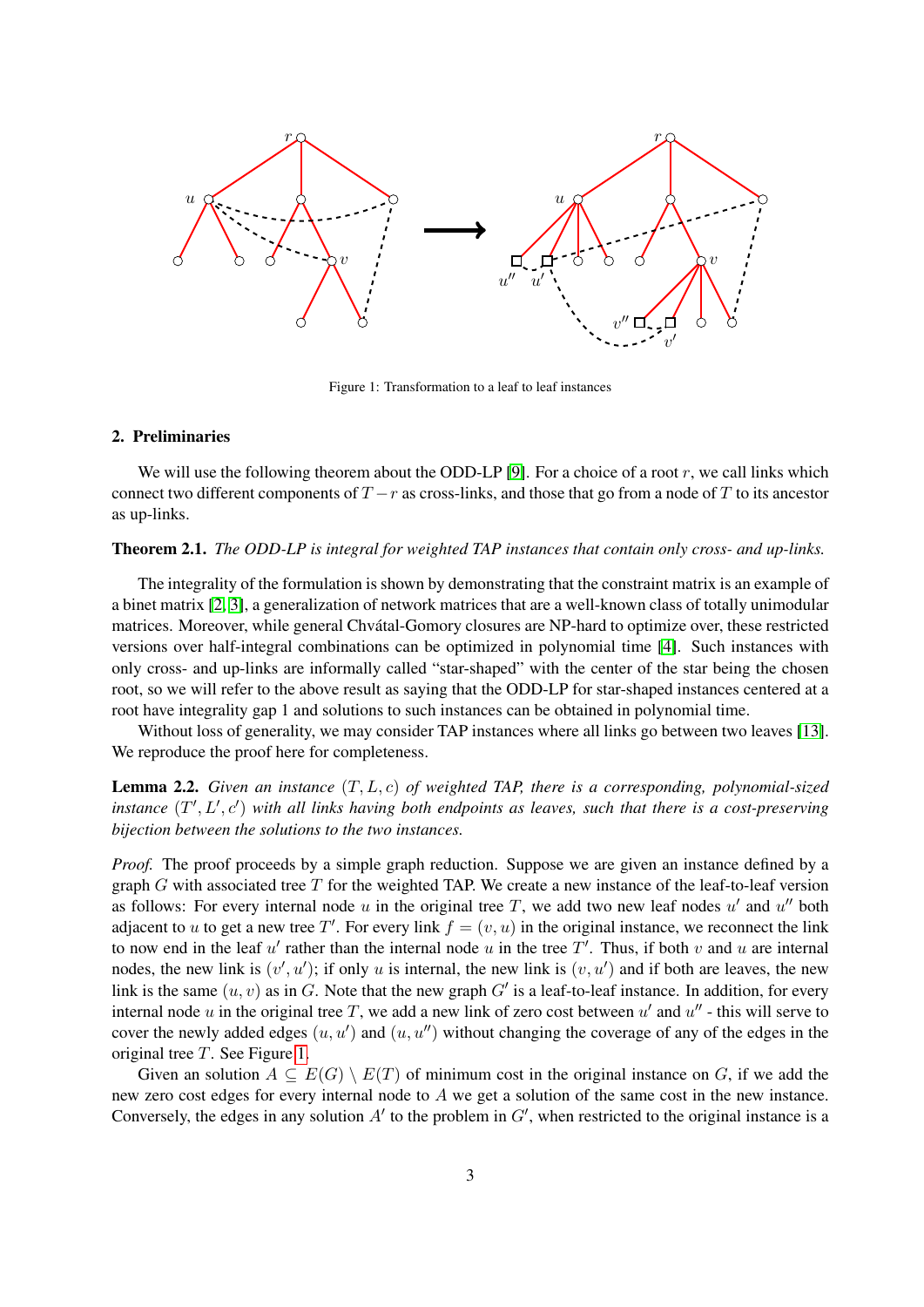

<span id="page-3-0"></span>Figure 2: Transformation to a star-shaped instance for the root

solution of the same cost in G: this is because no edge of  $A' \cap \cup_{\text{internal nodes } u} \{(u', u'')\}$  is useful in covering the edges of  $E(T)$  in the original instance.  $\Box$ 

Remark 2.3. *The cost-preserving bijection described above can be extended to map fractional solutions of* odd-LP $(T, L)$  to odd-LP $(T', L')$ . In other words, every weighted TAP problem can be reduced to an in*stance where all links go between a pair of leaves without loss of generality for investigating approximation ratios and integrality gaps of the* odd*-*LP*.*

Note that given a rooted tree of k levels (i.e., the maximum distance of any leaf from the root is  $k$ ), the above transformation results in a leaf-to-leaf instance also with k levels.

# 3. Improved Integrality Gaps for Trees of depth 2 and 3

<span id="page-3-1"></span>**Theorem 3.1.** The integrality gap of the ODD-LP for a two-level tree instance is at most  $\frac{3}{2}$ .

*Proof.* First we show how to transform any integral solution A into a feasible solution to two star-shaped instances, the better of which has value at most  $\frac{3}{2} \cdot c(A)$ . The same reduction will also apply to fractional solutions that obey the ODD-LP constraints.

We say that the root r is at level 1 and its children  $\{c_1, c_2, \ldots, c_d\}$  are internal nodes at level 2, where d is the number of non-leaf children of the root. First using Lemma [2.2,](#page-2-1) we assume that all links go between a pair of leaves. Given an optimal solution A, partition the links in it into  $A = A_1 \dot{\cup} A_2$  where  $A_i$  the set of links whose least common ancestor (henceforth lca) is a node in level  $i$  of the tree. (Note that the lca of any link will always be an internal node in any leaf-to-leaf instance like those that we consider).

Consider now two alternate instances with feasible solutions  $A'_1$  and  $A'_2$  as follows.

For an illustration of the first solution  $A'_1$ , see Figure [2.](#page-3-0) For every link  $(u, v)$  in  $A_2$  with lca c say, we replace it with two up-links  $(u, c)$  and  $(v, c)$  of the same cost. Note that this set of links along with  $A_1$  gives a solution to a star-shaped instance centered at the root r. This solution has cost  $c(A_1)+2c(A_2)$ . Motivated by the existence of this solution, we can partition all the links  $L = E(G) \setminus E(T)$  into  $L = L_1 \cup L_2$  where link  $(u, v)$  is in  $L_i$  if the  $lca(u, v)$  is a node in level i of the tree. We then define a star-shaped instance centered at r by replacing every link  $(u, v)$  in  $L_2$  with lca c say, with two up-links  $(u, c)$  and  $(v, c)$  of the same cost. The minimum cost solution  $A'_1$  we can find to this instance in polynomial time will have cost at most  $c(A_1) + 2c(A_2)$ .

For an illustration of the second solution  $A'_2$ , see Figure [3.](#page-4-0) In this case, we decompose the problem into  $d + 1$  different star shaped instances of which d are from the subtrees defined by the star around each non-leaf child of the root, and the last is from the star defined by the root and its leaf-children. For this case, given a solution A we replace every link  $(u, v)$  in  $A_1$  with lca the root r, with two up-links  $(u, r)$  and  $(r, v)$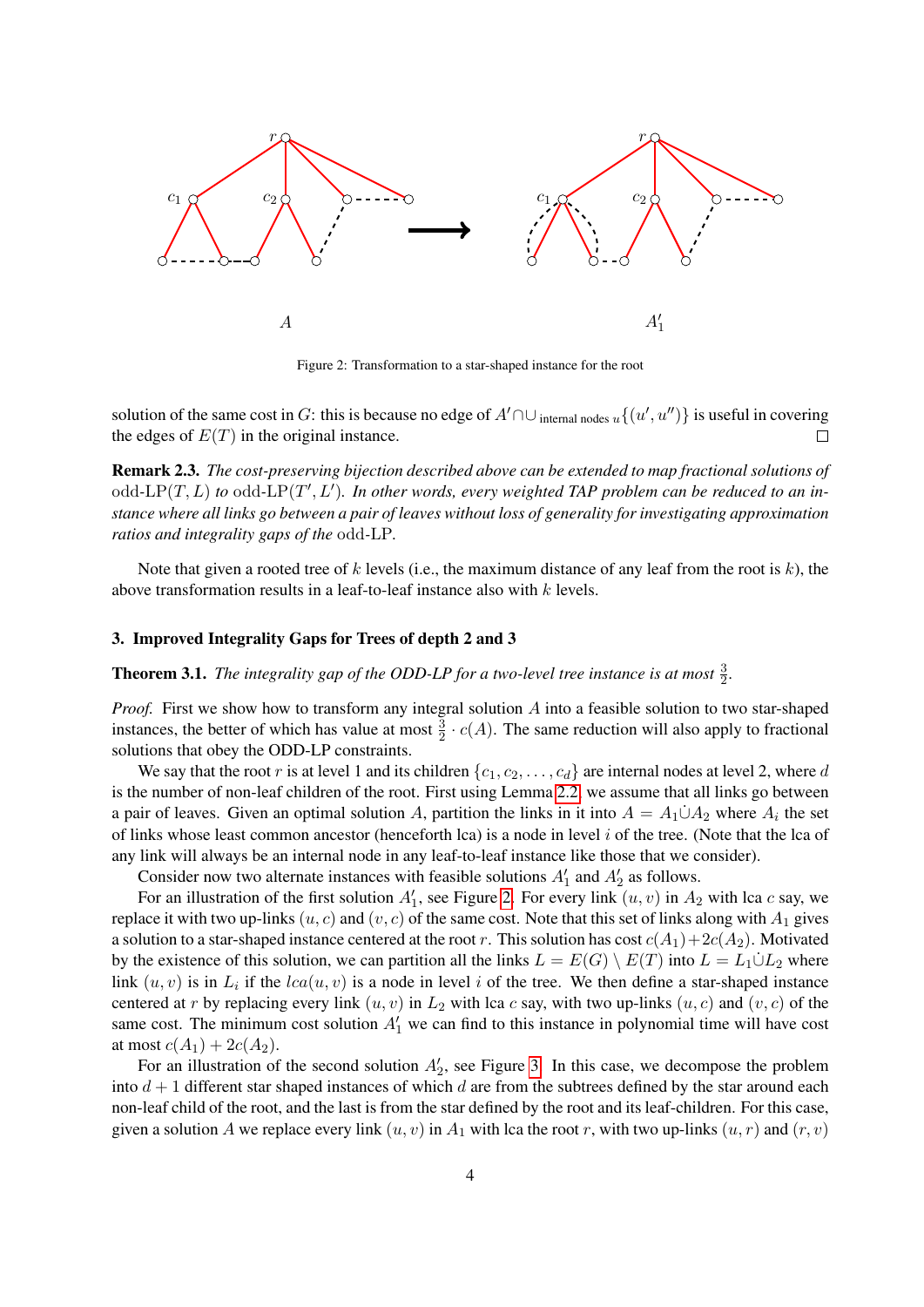

<span id="page-4-0"></span>Figure 3: Transformation to three star-shaped instances around the root and its two internal children

of the same cost. Now consider the subtree  $T_i$  defined by the star around child  $c_i$  in T for  $i = 1, \ldots, d$ . For every link in  $A_1$  that has an endpoint in this subtree, one of the two copies made above goes from this endpoint to the root  $r$  which is one of the leaves of this (star) tree. Similarly, the star around the root made of its leaf-children also has the copies of links in  $A_1$  covering it. It is easy to verify that the subset of  $A_2$ consisting of links with lca  $c_i$  along with the copies of the  $A_1$  links defined above give a feasible solution to the weighted TAP on this star  $T_i$ . This solution can be found in each such subtree as well as the star around the root, and the sum of the costs of these solutions is  $2c(A_1) + c(A_2)$ . By defining the appropriate star-shaped subproblems as above, we can find in polynomial time, a solution  $A_2$  to the overall problem of cost at most  $2c(A_1) + c(A_2)$ .

Applying the above to the optimal solution  $A^*$ , we see that the best of the two solutions found above has cost at most  $\min(c(A_1^*) + 2c(A_2^*), 2c(A_1^*) + c(A_2^*)) \leq \frac{3}{2}$  $\frac{3}{2}(c(A_1^*) + c(A_2^*)) = \frac{3}{2}c(A^*).$ 

It is not hard to see that the values in any fractional solution on the links for the ODD-LP can be transformed into a feasible fractional solution to these two sets of star shaped instances of value as claimed above. Since the resulting star shaped instances have integrality gap 1 by Theorem [2.1,](#page-2-2) the claim about the integrality gap also follows.  $\Box$ 

# **Theorem 3.2.** The integrality gap of the ODD-LP for a three-level tree instance is at most  $\frac{7}{4}$ .

*Proof.* As before we will transform any integral solution A into a feasible solution to one of three sets of star-shaped instances of value at most  $\frac{7}{4} \cdot c(A)$ . Again, the same reduction will also apply to fractional solutions that obey the ODD-LP constraints.

Using Lemma [2.2,](#page-2-1) we assume that all links go between a pair of leaves. Given an optimal solution  $A$ , partition the links in it into  $A = A_1 \dot{\cup} A_2 \dot{\cup} A_3$  where  $A_i$  the set of links whose lca is a node in level i of the tree. We say that the root r is at level 1 and its non-leaf children  $\{c_1, c_2, \ldots, c_d\}$  are at level 2, and the children of these nodes that are internal nodes are in level 3 of the tree.

Consider now three alternate solutions  $A'_1$ ,  $A'_2$  and  $A'_3$  as follows.

First we construct the solution  $A'_1$  (See Figure [4\)](#page-5-0) that uses links in  $A_1$  once. For every link  $(u, v)$  in  $A_2 \cup A_3$  with lca c say, we replace it with two up-links  $(u, c)$  and  $(v, c)$  of the same cost. Note that this set of links along with  $A_1$  gives a solution to a star-shaped instance centered at the root  $r$ . This solution has cost  $c(A_1) + 2c(A_2) + 2c(A_3)$ . As before, to find such a solution, we can partition all the links  $L = E(G) \setminus E(T)$  into  $L = L_1 \dot{\cup} L_2 \dot{\cup} L_3$  where link  $(u, v)$  is in  $L_i$  if the  $lca(u, v)$  is a node in level i of the tree. We then define a star-shaped instance centered at r by replacing every link  $(u, v)$  in  $L_2 \cup L_3$  with lca c say, with two up-links  $(u, c)$  and  $(v, c)$  of the same cost. The minimum cost solution  $A'_1$  we can find to this instance in polynomial time will have cost at most  $c(A_1) + 2c(A_2) + 2c(A_3)$ .

For the second solution (Figure [5\)](#page-5-1), we proceed as before to decompose the problem into one per nonleaf neighbor  $v_i$  of the root by considering the whole subtree  $T_i$  under it along with its tree edge to the root,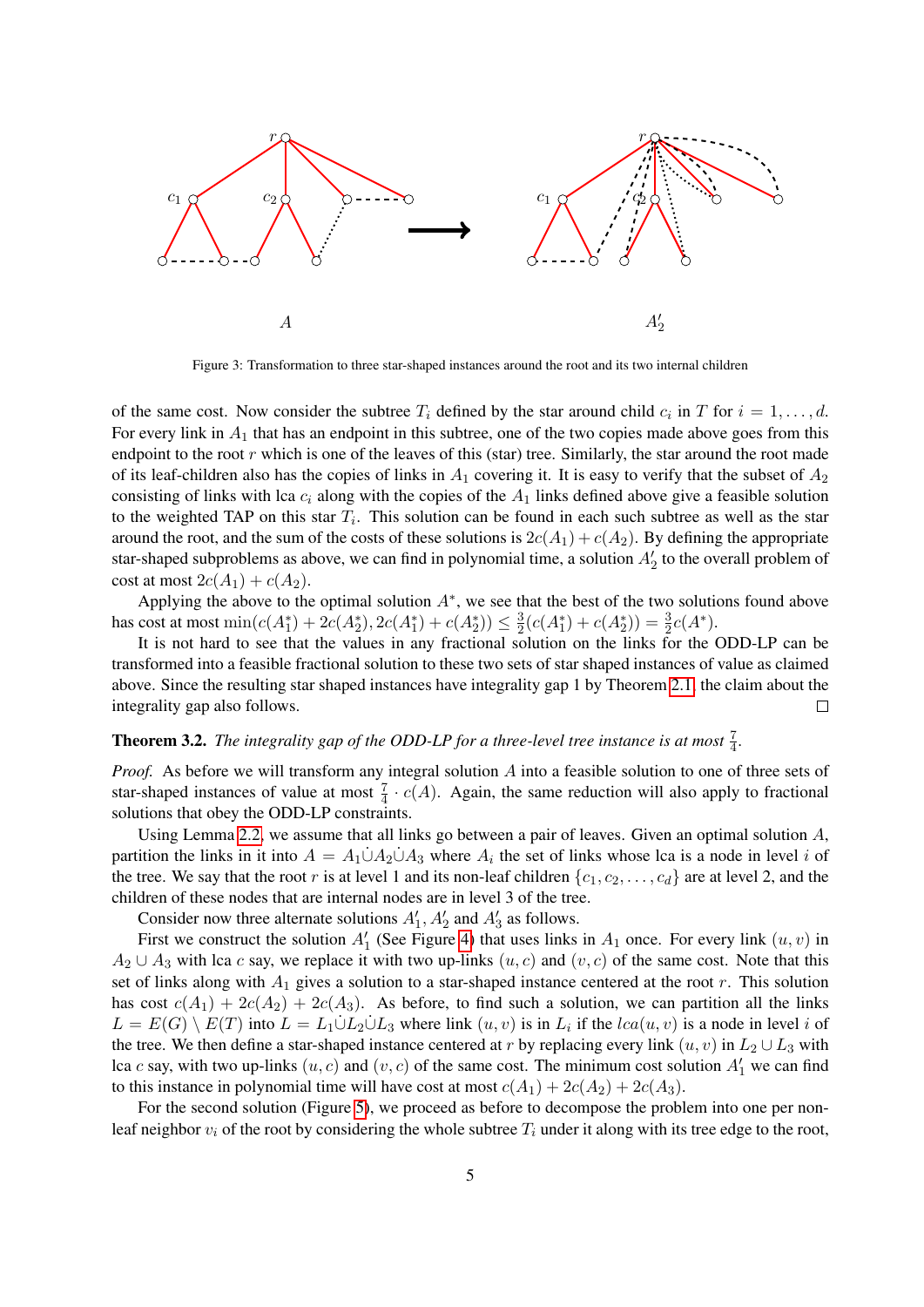

<span id="page-5-0"></span>Figure 4: Transformation to a star-shaped instance centered at the root



<span id="page-5-1"></span>Figure 5: Transformation to three star-shaped instances centered at the root and its two internal children

and one more for the root with its leaf children. For this case, given a solution  $A$  we replace every link  $(u, v)$  in  $A_1$  with lca the root r, with two up-links  $(u, r)$  and  $(r, v)$  of the same cost. For every link  $(u, v)$ in  $A_3$  with lca v' say, we replace it with two up-links  $(u, v')$  and  $(v, v')$  of the same cost. Now consider the subtree  $T_i$  defined by the non-leaf child  $c_i$  in T along with its tree edge to the root for  $i = 1, \ldots, d$ . For every link in  $A_1$  that has an endpoint in this subtree, one of the two copies made above goes from this endpoint to the root  $r$  which is one of the leaves of this tree. As before, the star around the root made of its leaf-children also has the copies of links in  $A_1$  with an endpoint incident to each leaf covering the corresponding leaf child. It is easy to verify that the solution  $A_2$  consisting of links with lca  $c_i$  along with the copies of the  $A_1$  links defined above, and the doubled copies of links in  $A_3$  give a feasible solution to the set of  $d + 1$  star-shaped instances of the weighted TAP on the  $T_i$ 's and the root. As before, a solution of at most this cost can be found in suitably defined modified instances and the sum of the costs of these solutions is at most  $2c(A_1) + c(A_2) + 2c(A_3)$ .

Finally, for the third solution (See Figure [6\)](#page-6-0), we consider the stars around the internal nodes, say  $v_1, \ldots, v_q$  in level 3, and one more tree around the root consisting all the set of all tree edges not in the stars around the  $v_i$ 's. To obtain a set of star-shaped solutions from A for these instances we proceed as follows. For every link  $(a, b)$  in  $A_2$  with lca c say, we replace it with two up-links  $(a, c)$  and  $(b, c)$  of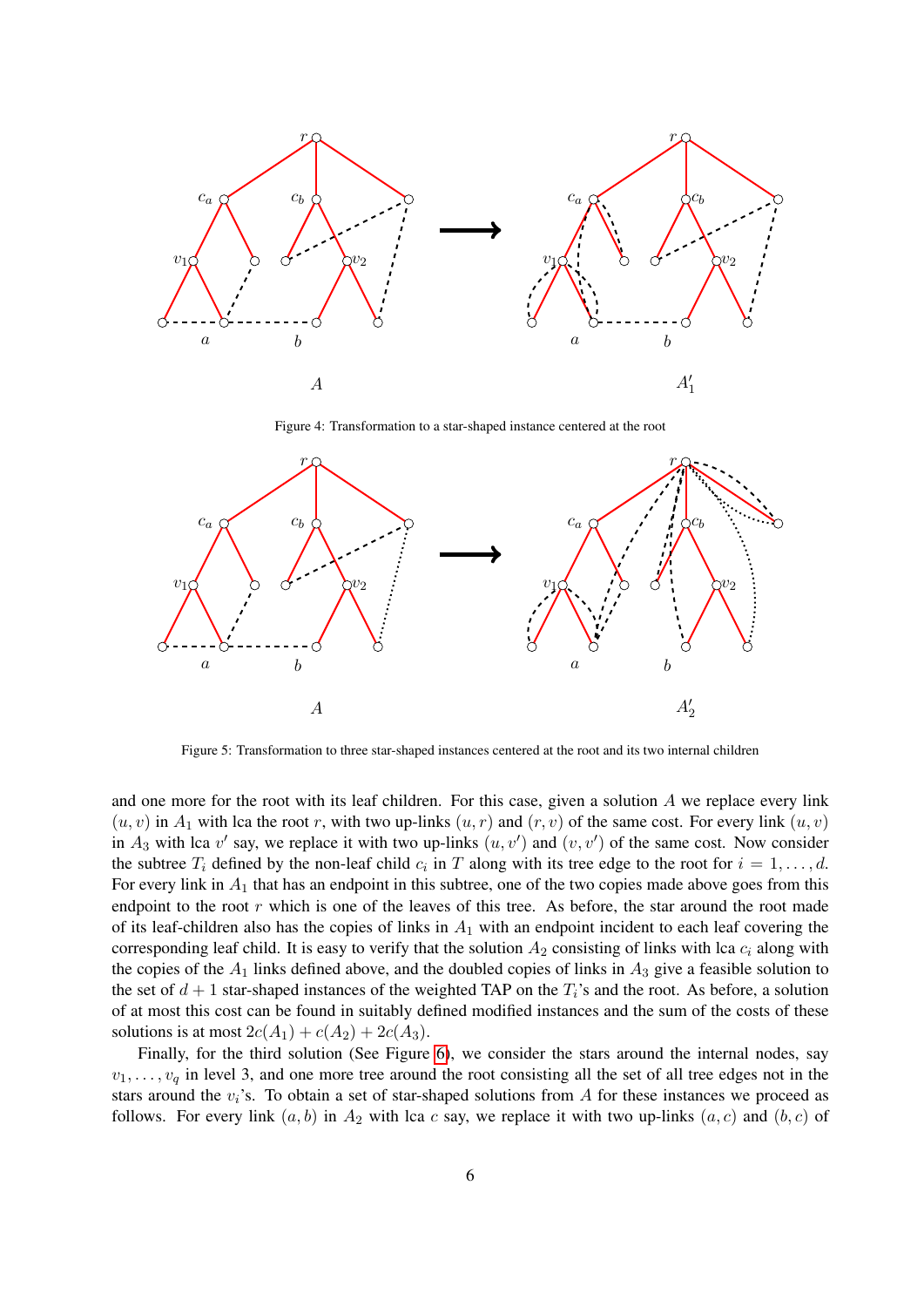

<span id="page-6-0"></span>Figure 6: Transformation to three star-shaped instances centered at the root and the stars around the two internal nodes in level 3

the same cost. Note that the lca  $c$  is a leaf in one of the third level stars and so all these copies become star-shaped links for those corresponding instances. The interesting transformation is for links in  $A_1$  where we now make up to *three* copies. For every link  $(a, b) \in A_1$ , let  $c_a$  and  $c_b$  denote the ancestor of a and b respectively in level 1. (if either  $a$  or  $b$  is in level 1 itself, then its ancestor in level 1 is itself). We now add three links  $(a, c_a), (c_a, c_b), (c_b, b)$  of the same cost as  $(a, b)$ . Note that the first and third link are leaf to leaf cross links in the stars corresponding to centers  $v_a$  and  $v_b$  (the ancestors of a and b in level 2 if they exist), and that the middle link  $(c_a, c_b)$  is a cross link in the star-shaped instance centered at the root. It is now easy to verify that the copies that we have produced form a set of feasible solutions to these star-shaped instances of total cost at most  $3c(A_1) + 2c(A_2) + c(A_3)$ .

The best of the above three solutions corresponding to the optimal solution  $A^*$  has cost at most  $\min(c(A_1^*) + 2c(A_2^*) + 2c(A_3^*), 2c(A_1^*) + c(A_2^*) + 2c(A_3^*), 3c(A_1^*) + 2c(A_2^*) + c(A_3^*)) \leq \frac{7}{4}$  $\frac{7}{4}(c(A_1^*) +$  $c(A_2^*) + c(A_3^*)) = \frac{7}{4}c(A^*).$ 

As before, it is not hard to see that the values in any fractional solution on the links for the ODD-LP can be transformed into a feasible fractional solution to these three sets of star shaped instances of value as claimed above. Since the resulting star shaped instances have integrality gap 1 by Theorem [2.1,](#page-2-2) the claim about the integrality gap also follows.

 $\Box$ 

#### 4. Integrality gap for k-level trees

With the above cases, we can now calculate an upper bound on the value of the integrality gap for general  $k$ -level trees where the depth of any leaf from the root is  $k$ .

#### **Theorem 4.1.** *The integrality gap of the ODD-LP for a k-level tree instance is at most*  $2 - \frac{1}{2k}$  $\frac{1}{2^{k-1}}$

*Proof.* We show how to transform any integral solution A into a feasible solution to one of k star-shaped instances. Partition the links in A into subsets of links  $A = A_1 \dot{\cup} A_2 \dots \dot{\cup} A_k$  where  $A_l$  is the subset whose lca is a node in level l of the tree for  $l = 1, ..., k$ . Denote the cost of these subsets of links by  $c_1, ..., c_k$ so that the total cost of A is  $c = \sum_{l=1}^{k} c_k$ . As before we set up k sets of solutions, with the  $l^{th}$  solution attempting to use edges in  $A_l$  only once.

Note that for  $l = 1$ , we replace all links in  $A_2, \ldots, A_k$  with two links going to the lca and decompose the resulting solution into one for a star-shaped instance around the root. The cost of this candidate solution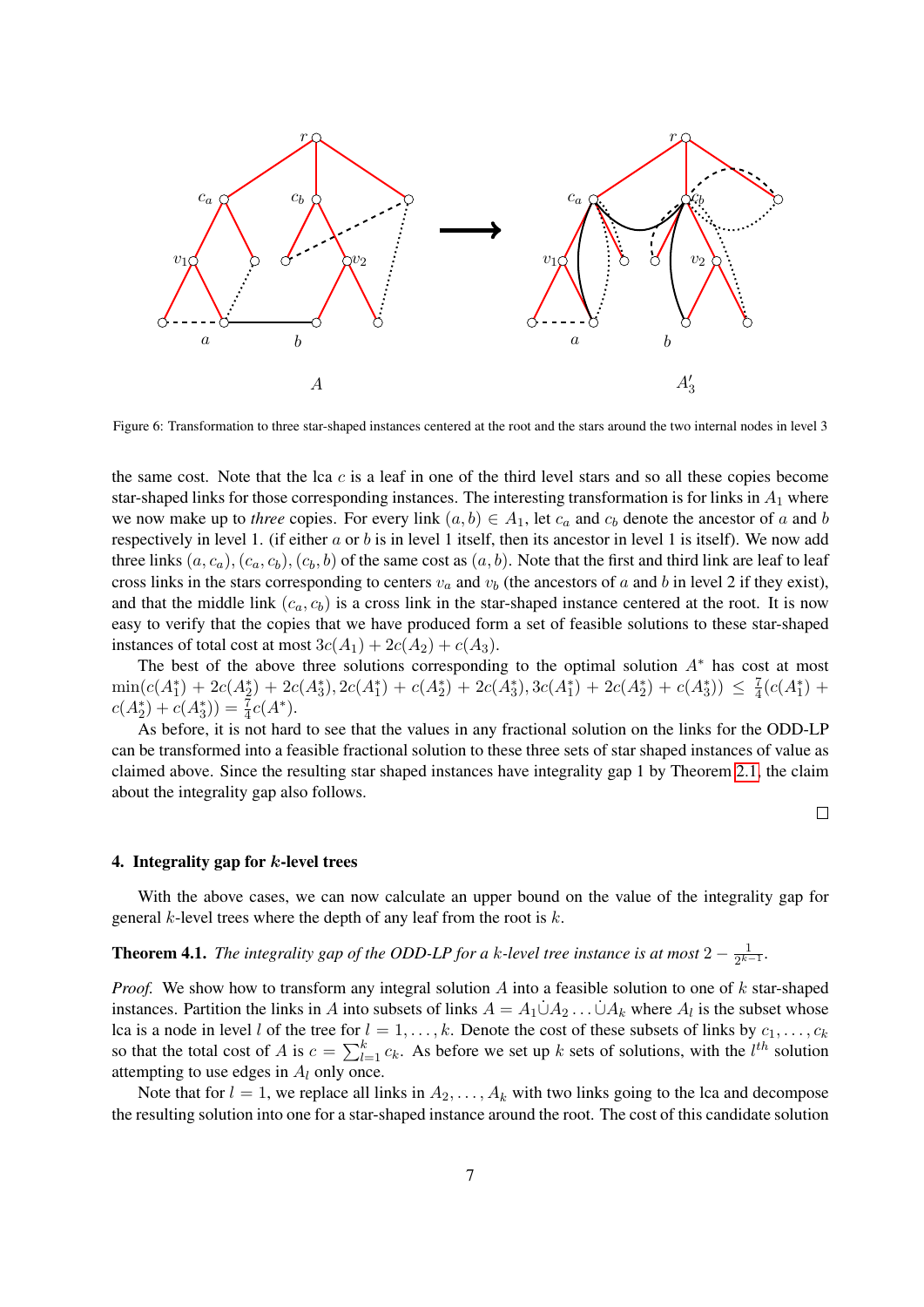is

$$
C_1 = c_1 + 2c_2 + \ldots + 2c_k.
$$

For  $1 < l \le k$ , for every internal node v at level l, we consider the subtree below it, along with the edge to its parent and create the solution for this star-shaped instance from the solution A. In addition we create one star-shaped instance around the root, whose tree edges are disjoint from the others, to create a final candidate solution. First consider the star-shaped instances around the internal nodes  $v$  in level  $l$ . Links in  $A_l$  are already cross links in these. For any link  $(a, b) \in A_{l-1} \cup \bigcup_{p>l} A_p$ , we replace it with the two links  $(a, lca(a, b))$  and  $(b, lca(a, b))$ . Links in  $A_p$  for  $p > l$  are replaced with two links that become up links in these instances. Consider a link  $(a, b) \in A_{l-1}$ , such that  $v_a$  and  $v_b$  are the ancestors of a and b respectively that are in level l. We replaced this link with the two links  $(a, lca(a, b))$  and  $(b, lca(a, b))$ . Now  $lca(a, b)$  is a parent of  $v_a$  and  $v_b$  since  $(a, b) \in A_{l-1}$  so these links form cross links for the star-shaped instances around  $v_a$  and  $v_b$ . All the tree edges not in any of these star-shaped instances are considered in a final star-shaped instance rooted at r. For links  $(a, b) \in A_q$  for  $1 < q < l-1$ , let the ancestors of a and b in level  $l-1$ be  $u_a$  and  $u_b$  respectively, if they exist. We replace  $(a, b)$  with one of the following sets, with at most four links:  $\{(a, u_a), (u_a, lca(u_a, u_b)), (lca(u_a, u_b), u_b), (u_b, b)\}\$ , or  $\{(a, lca(a, u_b)), (lca(a, u_b), u_b), (u_b, b)\}\$ or  $\{(a, u_a), (u_a, lca(u_a, b)), (lca(u_a, b), b)\}$ , or  $\{(a, lca(a, b)), (lca(a, b), b)\}$ , depending on which of  $u_a$ and  $u_b$  exist. For  $q > 1$ , all the links in these sets are cross links for the star-shaped instances around the level l internal nodes or up links for the instance rooted at r. Analogously, for  $q = 1$ , we can instead use the following sets, with at most three links:  $\{(a, u_a), (u_a, u_b), (u_b, b)\}\$ ,  $\{(a, u_b), (u_b, b)\}$ ,  $\{(a, u_a), (u_a, b)\}$ ,  $\{(a, b)\}\.$  In contrast to the  $q > 1$  case, these sets also include cross links for the instance rooted at r.

Based on the above construction, an upper bound on the cost of this set of candidate solutions is

$$
C_2 = 2c_1 + c_2 + 2c_3 + 2c_4 + \dots + 2c_k, \text{ if } l = 2
$$
  
\n
$$
C_3 = 3c_1 + 2c_2 + c_3 + 2c_4 + \dots + 2c_k, \text{ if } l = 3
$$
  
\n
$$
C_l = 3c_1 + 4c_2 + \dots + 4c_{l-2} + 2c_{l-1} + c_l + 2c_{l+1} + \dots + 2c_1, \text{ if } l > 3.
$$

To find the worst case ratio of  $min(C_1, \ldots, C_k)$  and  $c_1 + \ldots + c_k$ , we show we can set the costs so that all the terms in the numerator are equal.

Setting  $C_1 = C_2$  gives  $c_1 + 2c_2 + \ldots + 2c_k = 2c_1 + c_2 + 2c_3 + \ldots + 2c_k$  which simplifies to

$$
c_1=c_2.
$$

Setting  $C_2 = C_3$  gives  $2c_1 + c_2 + 2c_3 + \ldots + 2c_k = 3c_1 + 2c_2 + c_3 + 2c_4 + \ldots + 2c_k$  which simplifies to  $c_3 = 2c_1 = c_1 + c_2.$ 

Setting  $C_3 = C_4$  gives  $3c_1 + 2c_2 + c_3 + 2c_4 + \ldots + 2c_k = 3c_1 + 4c_2 + 2c_3 + c_4 + 2c_5 + \ldots + 2c_k$  which simplifies to

$$
c_4=2c_2+c_3.
$$

In general, setting  $C_l = C_{l+1}$  gives

$$
c_{l+1} = 2c_{l-1} + c_l.
$$

The worst case ratio is then

$$
\frac{C_1}{c_1 + \ldots + c_k} = \frac{c_1 + 2c_2 + \ldots + 2c_k}{c_1 + \ldots + c_k} = 2 - \frac{1}{1 + \sum_{2 \le l \le k} 2^{l-2}} = 2 - \frac{1}{2^{k-1}}.
$$

While the above analysis shows integrality gaps of the ODD-LP converging to 2 as the depth of the tree grows, the main open question in our opinion is to show that the integrality gap of  $\frac{3}{2}$  that we showed for 2-level trees is indeed the upper bound for all trees.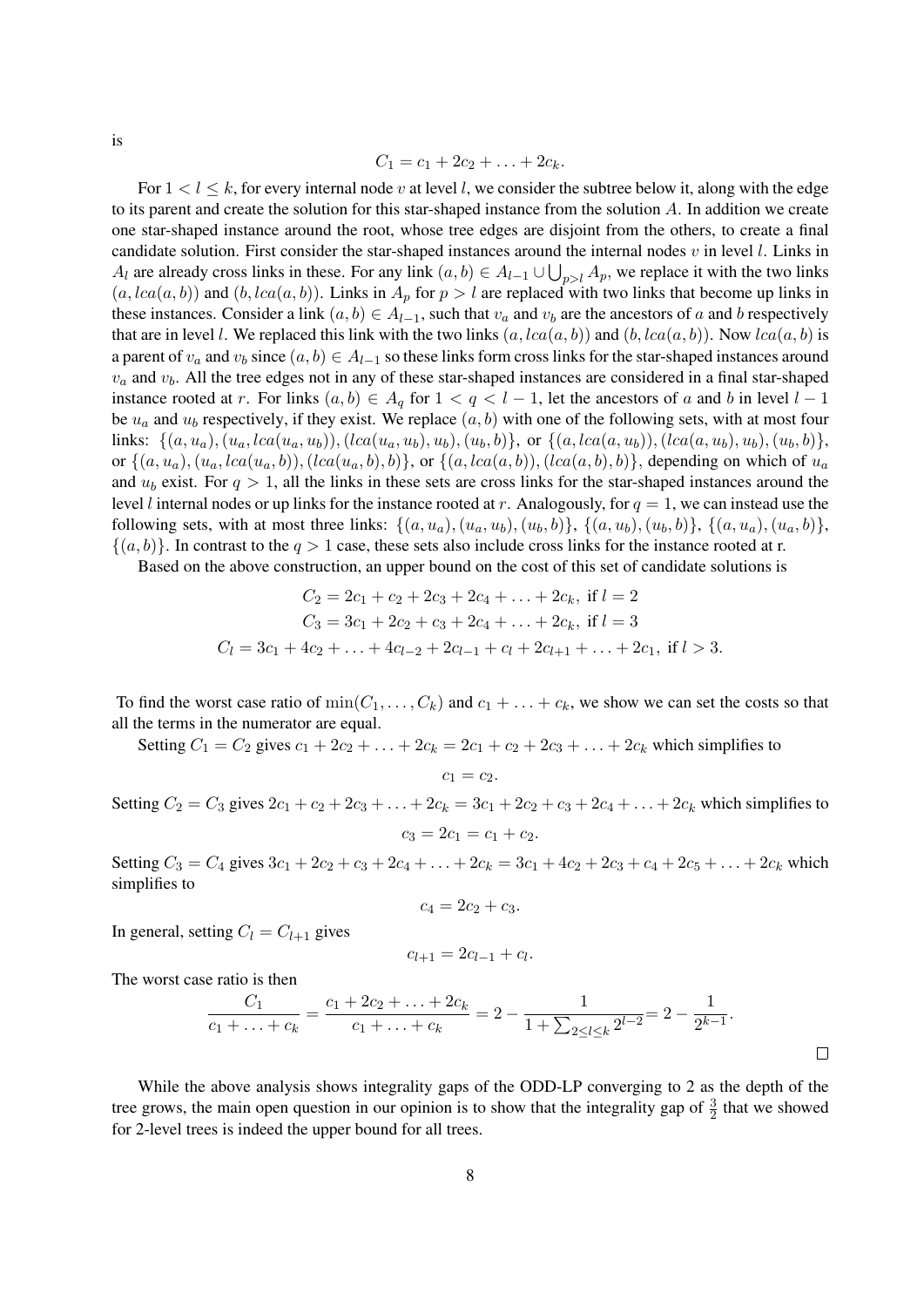#### 5. Tight example and a lower bound on the odd-LP

In Theorem [3.1,](#page-3-1) we showed that it is possible to obtain a feasible TAP solution of weight  $c(A_1)$  +  $2c(A_2)$ , where  $A = A_1 \dot{\cup} A_2$  is an optimal TAP solution. To improve upon the bound in Theorem [3.1,](#page-3-1) a natural idea is to try to obtain a solution of cost  $c(A_1)+\alpha c(A_2)$ , where  $\alpha < 2$ . Note that any strengthening of this form immediately yields an upper bound less than  $\frac{3}{2}$  on the integrality gap of the odd-LP for 2-level TAP. However, we show that a direct improvement in this way is impossible.

By Lemma [2.2,](#page-2-1) without loss of generality we consider a leaf-to-leaf instance  $(T, L)$ . If  $u \in \text{odd}$ - $LP(T, L)$ , we will write  $u = (x, y)$  where x is the projection of u onto the cross-links and y is its projection onto the in-links.

**Theorem 5.1.** Let  $(T, L)$  be the TAP instance given in Figure [7,](#page-9-11) where  $(x, y) = (\frac{1}{2}, \frac{1}{2})$  $\frac{1}{2}, \frac{1}{2}$  $\frac{1}{2}, \frac{1}{2}$  $\frac{1}{2}, \frac{1}{2}$  $(\frac{1}{2}, 1)$  *is an extreme point of* odd-LP(T, L). Then  $(x, \alpha y) \notin \text{TAP}(T, L)$  *for any*  $\alpha < 2$ .

*Proof.* Suppose  $u = (x, \alpha y) \geq \frac{1}{k}$  $\frac{1}{k} \sum_{i=1}^{k} B_i$  where  $B_i$  is the incidence vector of a integral TAP solution. Since  $\ell_6$  has a value of 1, we can assume without loss of generality that link  $\ell_6$  appears in  $B_i$  for all  $i \in [k]$ . All cross-links have value  $\frac{1}{2}$ , so they appear in at most  $\frac{k}{2}$  of the integral TAP solutions. We will show that the in-link  $\ell_5$  must be used in all k integral TAPs.

Note that edge e is covered by exactly two cross-links  $\ell_1$  and  $\ell_2$ . Thus, each  $B_i$  must include at least one of  $\ell_1$  or  $\ell_2$  to be feasible. Since each of  $\ell_1$  and  $\ell_2$  is used in at most  $\frac{k}{2}$  integral solutions, we conclude that every  $B_i$  includes exactly one of  $\ell_1$  and  $\ell_2$ .

The minimal feasible TAP solutions which include  $\ell_1$  but not  $\ell_2$  are:

$$
\{\ell_1, \ell_6, \ell_3, \ell_4\}, \{\ell_1, \ell_6, \ell_4, \ell_5\}, \text{ and } \{\ell_1, \ell_6, \ell_3, \ell_5\}.
$$

The minimal feasible TAP solutions which include  $\ell_2$  but not  $\ell_1$  are:

$$
\{\ell_2,\ell_6,\ell_3,\ell_4\},\{\ell_2,\ell_6,\ell_4,\ell_5\},\text{ and }\{\ell_2,\ell_6,\ell_3,\ell_5\}.
$$

Thus, we may assume that each  $B_i$  is one of the aforementioned feasible integral TAP solutions. Note that in all six such solutions, two links out of  $\{ \ell_3, \ell_4, \ell_5 \}$  are used. Hence, in total, links from  $\{ \ell_3, \ell_4, \ell_5 \}$ are used 2k times over all  $B_i$ . By assumption, the cross-links  $\ell_3$  and  $\ell_4$  are used at most  $\frac{k}{2}$  times. Hence  $\ell_5$ is used at least  $k$  times.

In particular, the in-link  $\ell_5$  must be used in all k integral TAP solutions in the convex combination. Since its value was only  $\frac{1}{2}$ , we see that  $(x, \alpha y) \notin \text{TAP}(T, L)$  for any  $\alpha < 2$ .  $\Box$ 

#### *5.1. Lower Bound on the odd-LP*

Here we demonstrate a lower bound on the integrality gap of the odd-LP, even for 2-level TAP. In the TAP instance in Figure [7,](#page-9-11) let all links have cost 1 except link  $\ell_6$  which has cost 0. The optimal integral solution has cost 3. The optimal fractional solution to the odd-LP has cost at most  $\frac{5}{2}$ , since  $(x, y)$  $\left(\frac{1}{2}\right)$  $\frac{1}{2}, \frac{1}{2}$  $\frac{1}{2}, \frac{1}{2}$  $\frac{1}{2}, \frac{1}{2}$  $\frac{1}{2}, \frac{1}{2}$  $(\frac{1}{2}, 1)$  is feasible. Hence the integrality gap is at least  $\frac{6}{5}$ .

## Acknowledgements

Sandia National Laboratories is a multimission laboratory managed and operated by National Technology and Engineering Solutions of Sandia, LLC., a wholly owned subsidiary of Honeywell International, Inc., for the U.S. Department of Energy's National Nuclear Security Administration under contract DE-NA-0003525. OP was supported by the U.S. Department of Energy, Office of Science, Office of Advanced Scientific Computing Research, Accelerated Research in Quantum Computing and Quantum Algorithms Teams programs. This material is based upon work supported by the U. S. Office of Naval Research under award number N00014-21-1-2243 to RR.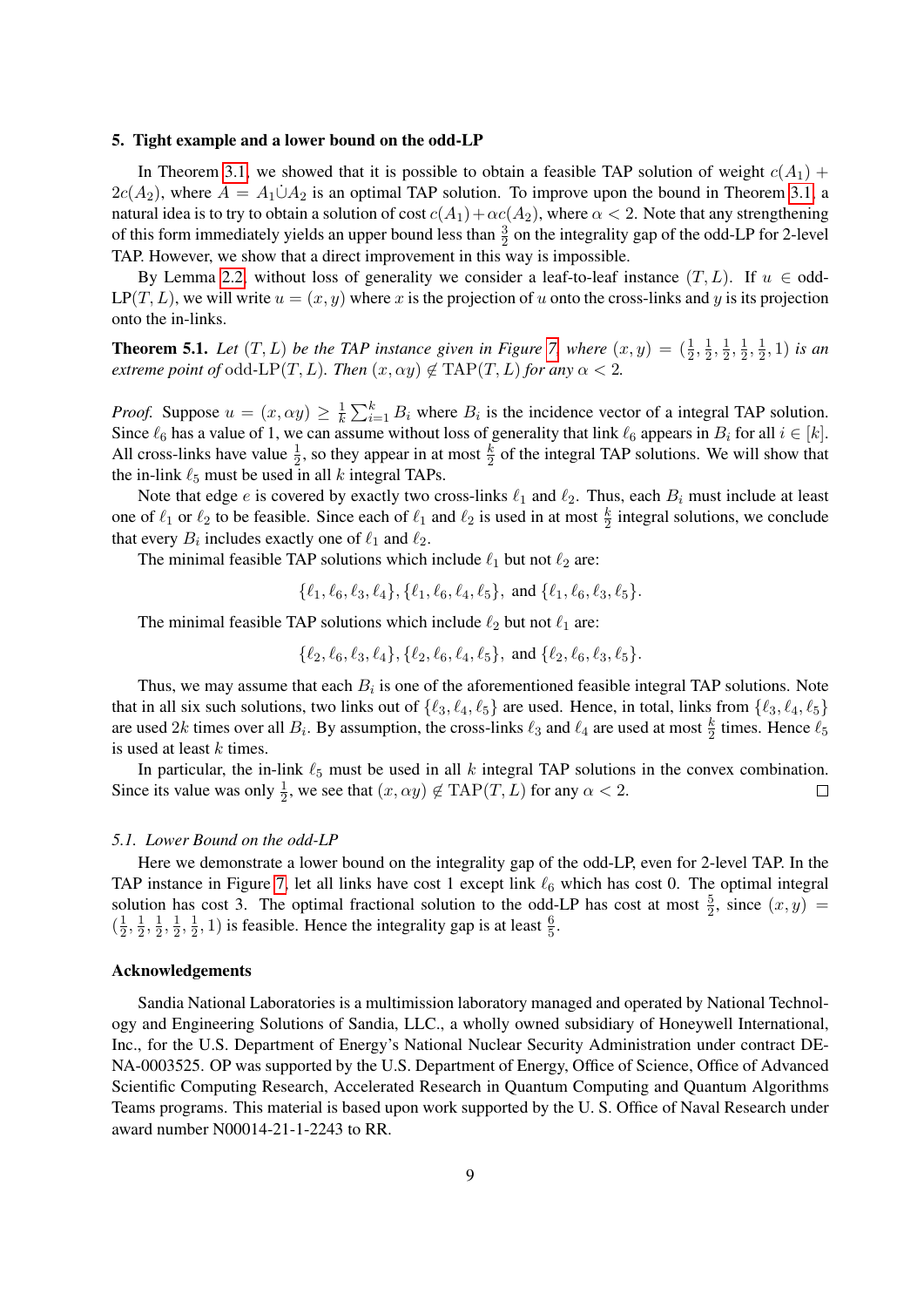

<span id="page-9-11"></span>Figure 7: In the above 2-level TAP instance  $(T, L)$ , the point  $(x, y) = (\frac{1}{2}, \frac{1}{2}, \frac{1}{2}, \frac{1}{2}, \frac{1}{2}, \frac{1}{2}, 1)$  is an extreme point for odd-LP $(T, L)$ . However, the point  $(x, \alpha y)$  is not a convex combination of integral TAP solutions for any  $\alpha < 2$ .

# References

- <span id="page-9-3"></span>[1] David Adjiashvili. Beating approximation factor two for weighted tree augmentation with bounded costs. *Proceedings of the Twenty-Eighth Annual ACM-SIAM Symposium on Discrete Algorithms*, pages 2384–2399, 2017.
- <span id="page-9-8"></span>[2] Gautam Appa and Balazs Kotnyek. A bidirected generalization of network matrices. ´ *Networks: An International Journal*, 47(4):185–198, 2006.
- <span id="page-9-9"></span>[3] Gautam Appa, Balazs Kotnyek, Konstantinos Papalamprou, and Leonidas Pitsoulis. Optimization ´ with binet matrices. *Operations research letters*, 35(3):345–352, 2007.
- <span id="page-9-10"></span>[4] Alberto Caprara and Matteo Fischetti.  $\{0, 1/2\}$ -chvátal-gomory cuts. *Mathematical Programming*, 74(3):221–235, 1996.
- <span id="page-9-2"></span>[5] Joseph Cheriyan and Zhihan Gao. Approximating (unweighted) tree augmentation via lift-andproject, part I: stemless TAP. *CoRR*, abs/1508.07504, 2015.
- <span id="page-9-5"></span>[6] Joseph Cheriyan, Tibor Jordán, and R Ravi. On 2-coverings and 2-packings of laminar families. *Algorithms-ESA'99*, pages 72–72, 1999.
- <span id="page-9-7"></span>[7] Joseph Cheriyan, Howard Karloff, Rohit Khandekar, and Jochen Könemann. On the integrality ratio for tree augmentation. *Operations Research Letters*, 36(4):399–401, 2008.
- <span id="page-9-1"></span>[8] Nachshon Cohen and Zeev Nutov. A (1+ ln2)-approximation algorithm for minimum-cost 2-edgeconnectivity augmentation of trees with constant radius. *Theoretical Computer Science*, 489:67–74, 2013.
- <span id="page-9-4"></span>[9] Samuel Fiorini, Martin Groß, Jochen Könemann, and Laura Sanità. Approximating weighted tree augmentation via chvátal-gomory cuts. In *Proceedings of the Twenty-Ninth Annual ACM-SIAM Symposium on Discrete Algorithms*, pages 817–831. Society for Industrial and Applied Mathematics, 2018.
- <span id="page-9-0"></span>[10] Greg N Frederickson and Joseph Jájá. Approximation algorithms for several graph augmentation problems. *SIAM Journal on Computing*, 10(2):270–283, 1981.
- <span id="page-9-6"></span>[11] Greg N Fredrickson and Joseph Jájá. On the relationship between the biconnectivity augmentation and traveling salesman problem. *Theoretical Computer Science*, 19(2):189–201, 1982.